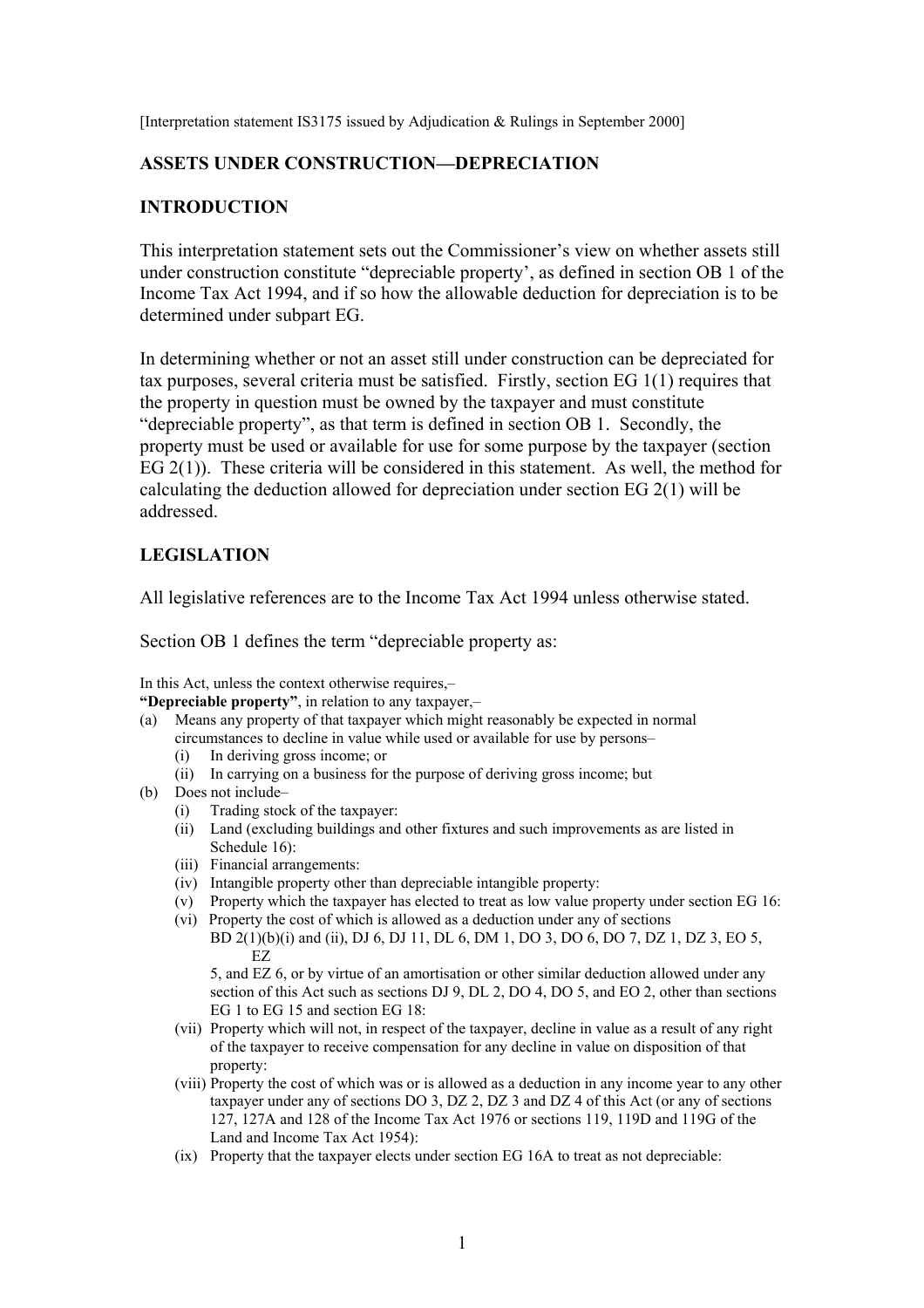#### Section EG 1(1) allows a deduction for depreciation:

Subject to this Act, a taxpayer is allowed a deduction in an income year for an amount on account of depreciation for any depreciable property owned by that taxpayer at any time during that income year.

Section EG 2 prescribes the formula for calculating the allowable deduction for depreciation:

**(1)** Subject to this Act and to subsection (2), the deduction allowed to a taxpayer for any income year on account of depreciation under section EG 1 for any depreciable property shall be the smallest of the following amounts:

(a) In the case of property that is not schedule depreciable property, an amount calculated in accordance with the following formula:

$$
a \times b \times c_{12}
$$

where–

- a is the annual depreciation rate (expressed as a decimal) applicable in that income year to such property and to the depreciation method used by the taxpayer in respect of the property; and
- b is–
	- (i) In any case where the diminishing value method is being used, the adjusted tax value of the property at the end of the income year before any deduction for depreciation in that income year has been made; and
	- (ii) In any case where the straight-line method is being used, the cost of the property to the taxpayer (excluding any expenditure of the taxpayer allowed as a deduction under any provision of this Act other than sections EG 1 to EG 15 and EG 18); and
- c is the number of whole or part calendar months in the income year in which the property is owned by the taxpayer and used or available for use for any purpose by the taxpayer:
- (b) In the case of schedule depreciable property, an amount calculated in accordance with the following formula:

$$
a \times b \times c_{365}
$$

where–

- a is the annual depreciation rate (expressed as a decimal) applicable in that income year to the property and to the depreciation method used by the taxpayer in respect of the property; and
- b is–
	- (i) In any case where the diminishing value method is being used, the adjusted tax value of the property at the end of the income year before any deduction for depreciation in that income year has been made; and
	- (ii) In any case where the straight-line method is being used, the cost of the property to the taxpayer; and
- c is the number of whole or part days in the income year in which the property is owned by the taxpayer and is used or available for use for the purposes of deriving gross income or in carrying on a business for the purposes of deriving gross income: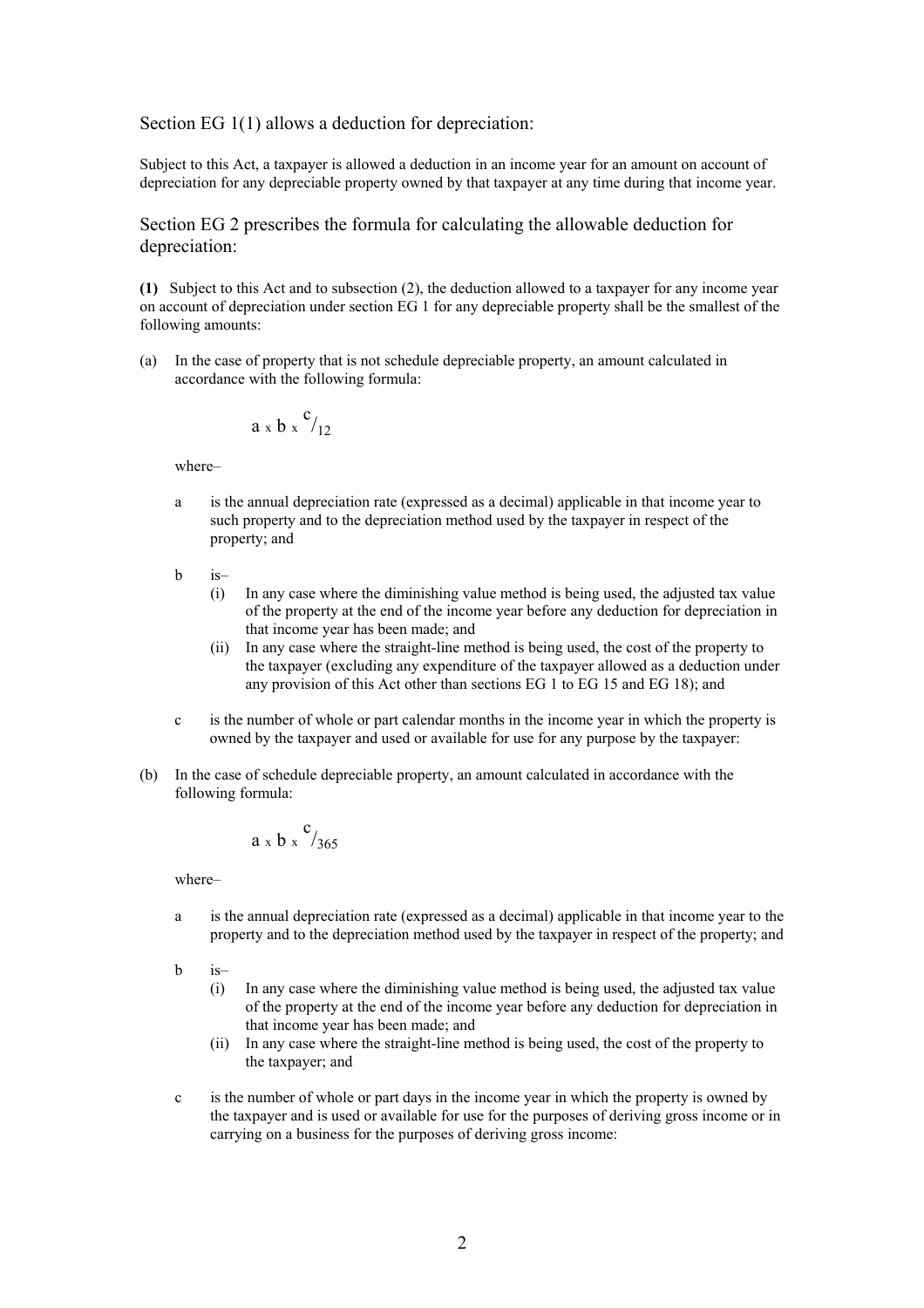- (c) The adjusted tax value of the property at the end of the income year immediately before the deduction of any amount on account of depreciation for that income year:
- (d) Where the property is a motor vehicle to which section DH 1(3) applies, an amount calculated in accordance with the following formula:

d <sup>x</sup> e

where–

- d is the amount of the deduction calculated in accordance with paragraph (a) of this subsection in respect of the motor vehicle; and
- e is the proportion of business use to total use of the vehicle for the income year (expressed as a decimal) calculated in accordance with sections DH 2 to DH 4:
- (e) where–
	- (i) The property is, at any time during the income year, not wholly used or available for use by the taxpayer in deriving gross income or in carrying on a business for the purpose of deriving gross income; and
	- (ii) Any use other than in deriving gross income or in carrying on a business for the purpose of deriving gross income is not subject to fringe benefit tax under this Act; and
	- (iii) The property is not a motor vehicle to which section DH 1(3) applies,–

an amount calculated in accordance with the following formula:

$$
d \times \frac{f}{g}
$$

where–

…

- d is the amount of the deduction calculated under paragraph (a) of this subsection in respect of the property; and
- f is the number of days or other appropriate units of measurement (whether relating to time, distance, or otherwise) in the income year (or in such lesser period as that property was owned by the taxpayer in that income year), being days or other appropriate units of measurement for which–
	- (i) The property was physically used or operated to produce gross income or in carrying on a business for the purpose of producing gross income; or
	- (ii) Fringe benefit tax was payable in respect of the use of the property; or
	- (iii) The property was not physically used or operated for any purpose whatever but was available for the purpose set out in subparagraph (i); and
- g is the total number of days or other units of measurement (being the same units of time or other measurement as are used in item f) for which the depreciable property was used or available for use for any purpose in the income year (or in such lesser period as the property was owned by the taxpayer in that income year).

**2(2A)** In this section and in section EG 16, if at any time an asset owned by a taxpayer is temporarily under repair or under inspection, and if immediately before that time the asset was used or available for use by the taxpayer in deriving gross income, or in carrying on a business for the purpose of deriving gross income, the asset is to be regarded as available for use for either purpose during the period of repair or inspection.

#### **APPLICATION OF THE LEGISLATION**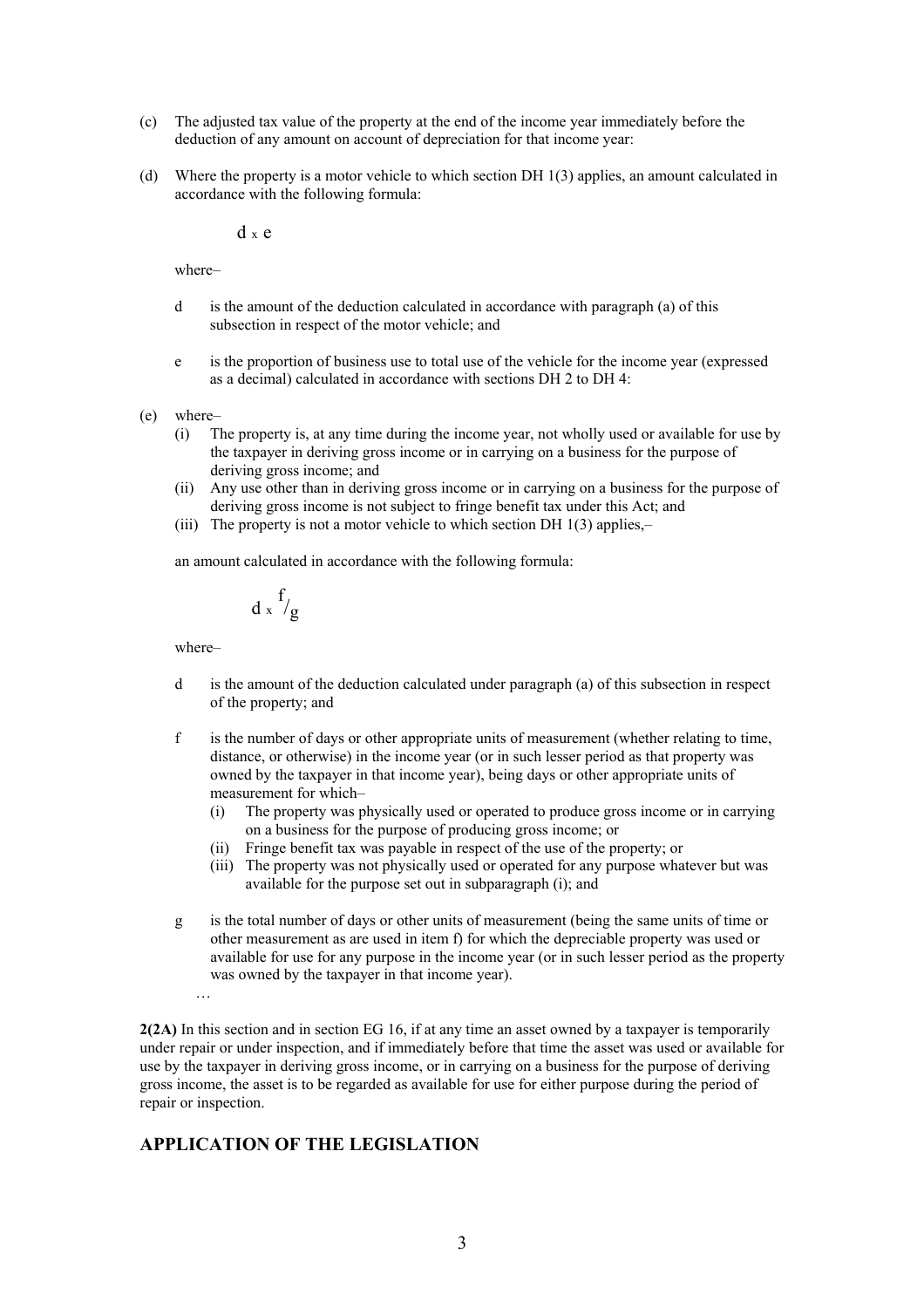# **Depreciable property**

Before any asset can be depreciated, section EG 1(1) requires it to constitute "depreciable property" owned by the taxpayer. The term "depreciable property" is defined in section OB 1. According to this definition, an asset under construction by a taxpayer becomes depreciable property of that taxpayer when it is in such a state that it may reasonably be expected in normal circumstances to decline in value while used or available for use in deriving gross income or in carrying on a business for the purpose of deriving gross income.

Thus, before calculating the depreciation deduction allowable under section EG 2(1), three criteria must be met. Firstly, the asset under construction must constitute "property". Secondly, it must be owned by the taxpayer. Thirdly, it must reasonably be expected under normal circumstances to decline in value while used or available for use in deriving gross income or in carrying on a business for the purpose of deriving gross income. These three criteria will be considered in turn.

# *Property*

Firstly, the assets under construction must constitute "property". The term "property" is not defined in the Act for the purposes of subpart EG (except that it includes consents granted in or after the 1996-97 income year under the Resource Management Act 1991) (definition of "property" in section OB 1). The ordinary meaning of the term, as defined in the *Concise Oxford Dictionary of Current English,* 8th ed., is as follows:

**1 a** something owned; a possession, esp. a house, land, etc. **b** *Law* the right to possession, use, etc. **c** possessions collectively, esp. real estate …

This gives a wide meaning to the term, with the two aspects of ownership or right to possession being similarly recognised in law, depending upon the context in which the term is used. For example, *Stroud's Judicial Dictionary of Words and Phrases*,  $5<sup>th</sup>$  ed., (London: Sweet & Maxwell Limited, 1986), at page 2,057, states:

"Property" is the generic term for all that a person has dominion over. Its two leading divisions are (1) real, and (2) personal; …

*Butterworths New Zealand Law Dictionary*, 4<sup>th</sup> ed., (Wellington: Butterworths of New Zealand Ltd, 1995) similarly states:

**property** 1. A thing owned, that over which title is exercised, whether tangible or intangible, real or personal. **2.** A title to or right of ownership in goods or other property.

In order to determine the meaning of "property", as that term is used in the definition of "depreciable property", it is necessary to consider the context in which the term is used. As Nicholls LJ stated at page 953 of *Kirby (Inspector of Taxes) v Thorn EMI plc* [1988] 2 All ER 947:

"Property" is not a term of art, but takes its meaning from its context and from its collocation in the document or Act of Parliament in which it is found and from the mischief with which that Act or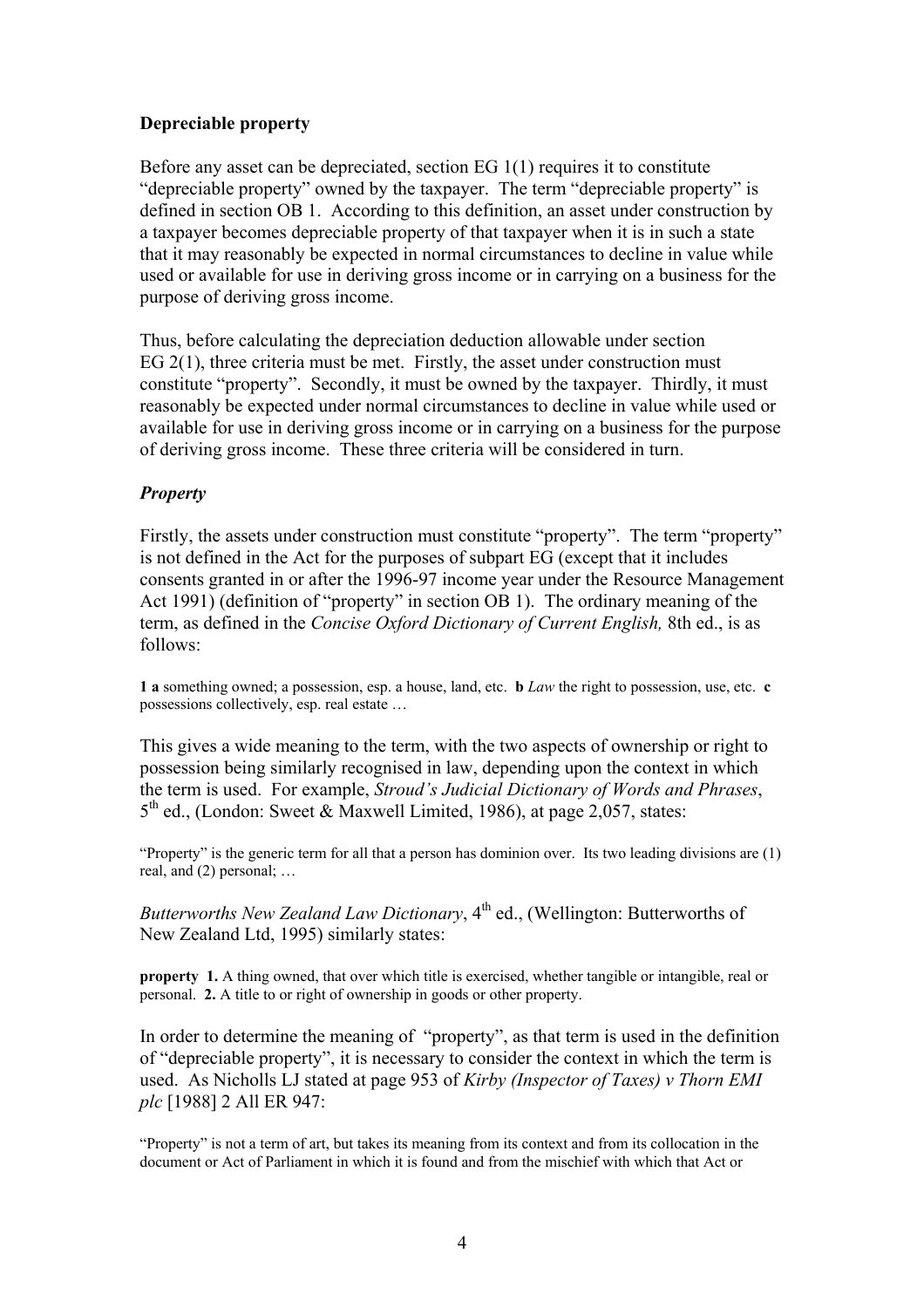document is intended to deal: see Lord Porter in *Nokes v Doncaster Amalgamated Collieries Ltd* [1940] 3 All ER 549 at 574 ...

Applying the ordinary meaning of "property" to the definition of "depreciable property" in section OB 1, the term is used in the phrase "property of that taxpayer". In its ordinary meaning, then, this connotes an item that is owned by the taxpayer or which the taxpayer has the right to possess and use. In the light of the wording of section EG 1(1), however, depreciable property not owned by the taxpayer will not qualify for a depreciation deduction.

Hence, in the context in which it is used in the definition of "depreciable property" and in section EG 1(1), an asset under construction will constitute "property" according to its ordinary meaning provided it is a possession of the taxpayer; something which the taxpayer owns and has the right to use as desired. The concept of "property" being a thing that the taxpayer owns also fits with the legal sense of the term.

# *Owned by the taxpayer*

Secondly, as noted above when considering the term "property", the property consisting of assets under construction must be owned by the taxpayer in order to qualify for a depreciation deduction under section EG 1(1). An interpretation statement on the issue of the Commissioner's view of what constitutes being "owned or acquired" is being prepared for future publication.

# *Declining in value*

Thirdly, the assets under construction must reasonably be expected to decline in value while used or available for use in deriving gross income or in carrying on a business for the purpose of deriving gross income. Since a decline in value must reasonably be expected, the asset will generally have a limited useful life and an asset expected to retain its value or to appreciate in value over time will not meet this criterion. For example, an original work of art will not generally constitute depreciable property since it would not be expected, in normal circumstances, to decline in value while used or available for use in deriving gross income or in carrying on a business for the purpose of deriving gross income (see the item on this issue in *Tax Information Bulletin*, Vol 10, No 9 (September 1998) at page 12).

Additionally, it is considered that in order to meet this criterion the whole or some part of the asset under construction must be **able** to be used in deriving gross income or in carrying on a business for the purpose of deriving gross income. That is, the whole or part of the asset, as the case may be, must be in such a state that a person, at the point in time that a depreciation deduction is sought, **could** use it in deriving gross income or in carrying on a business for the purpose of deriving gross income. Actual use in deriving gross income or in carrying on a business for this purpose is not necessary to meet this criterion, given that the wording of the definition specifically includes property merely available for use. Nevertheless, whether the property is used, or merely available for use, in deriving gross income or in carrying on a business for the purpose of deriving gross income, it is necessary for the property to be able to be used for this purpose.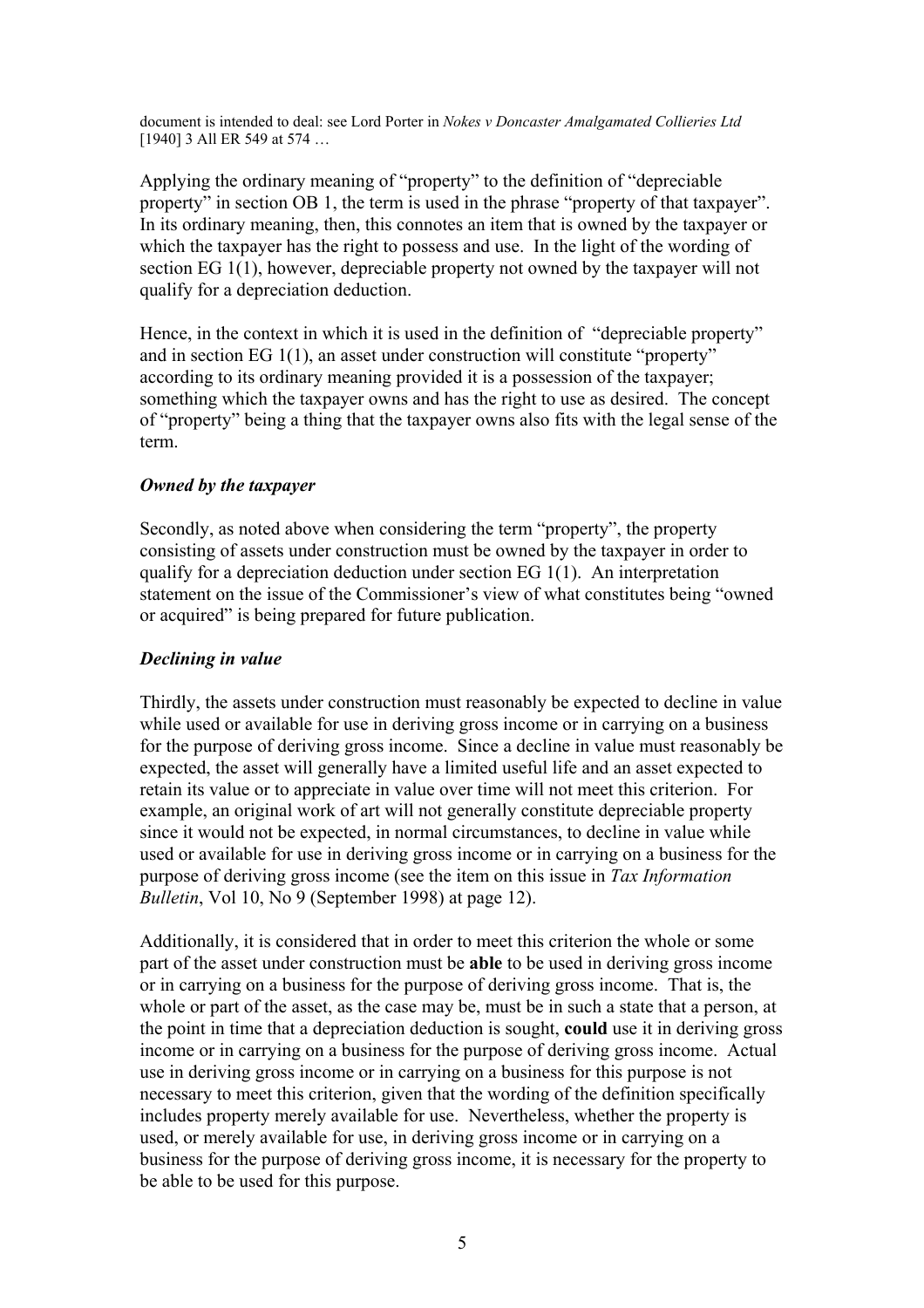#### *Example 1 – raw materials*

Z Limited wishes to build a piece of machinery to use in its manufacturing business. It purchased all the component material in December 1998, but did not complete the machine until June 1999. At no time before its completion was the machine able to be used in deriving gross income or in carrying on a business for the purpose of deriving gross income.

No depreciable property exists until June 1999 when the machine is completed since, before completion, it could not be used in deriving gross income or in carrying on a business for the purpose of deriving gross income. Thus, since no depreciable property existed until June 1999, depreciation deductions will not be allowed before this time.

# **Depreciation calculation**

Having determined that an asset under construction constitutes depreciable property, the deduction allowed for depreciation is calculated under section EG 2(1). This section details various formulæ in limbs (a) to (e) with the deduction allowed being the smaller of the values calculated under these limbs.

Unlike the definition of "depreciable property", the formulæ in section  $EG 2(1)$  focus on the use or availability for use **by the taxpayer**. This is an important distinction. Whereas it is conceivable that any piece of equipment, say, could meet the definition of "depreciable property", no depreciation will be allowed unless **the taxpayer** will use it or has it available for use. Thus, it is considered that the better view of the wording of the formulæ in section EG 2(1) is that it favours the interpretation that a deduction for depreciation is only allowed when the "depreciable property" is in a state which **the taxpayer** uses it, or intends to use it for some purpose (i.e. it is available for such use). This is considered further when looking at incomplete assets.

For non-schedule depreciable property, limb (a) of section EG 2(1) gives the maximum amount allowed to the taxpayer as a deduction. Limb (a) states that the depreciation deduction allowed to the taxpayer is equal to the annual depreciation rate for the asset being depreciated, multiplied by the cost or adjusted tax value of the depreciable property (depending upon whether the straight-line or diminishing value method is used). The value so obtained is then multiplied by the proportion of the income year (in months) that the depreciable property was owned by the taxpayer and used or available for use for **any** purpose by the taxpayer.

This limb (or limb (b) in the case of schedule depreciable property) will apply in the case of assets whose construction is complete **and** which are wholly used or available for use in deriving gross income or in carrying on a business for the purpose of deriving gross income.

In this regard, under section EG 2(2A), temporary unavailability of depreciable property, while being repaired or inspected, is treated as a time when the property is being used or available for use in deriving gross income or in carrying on a business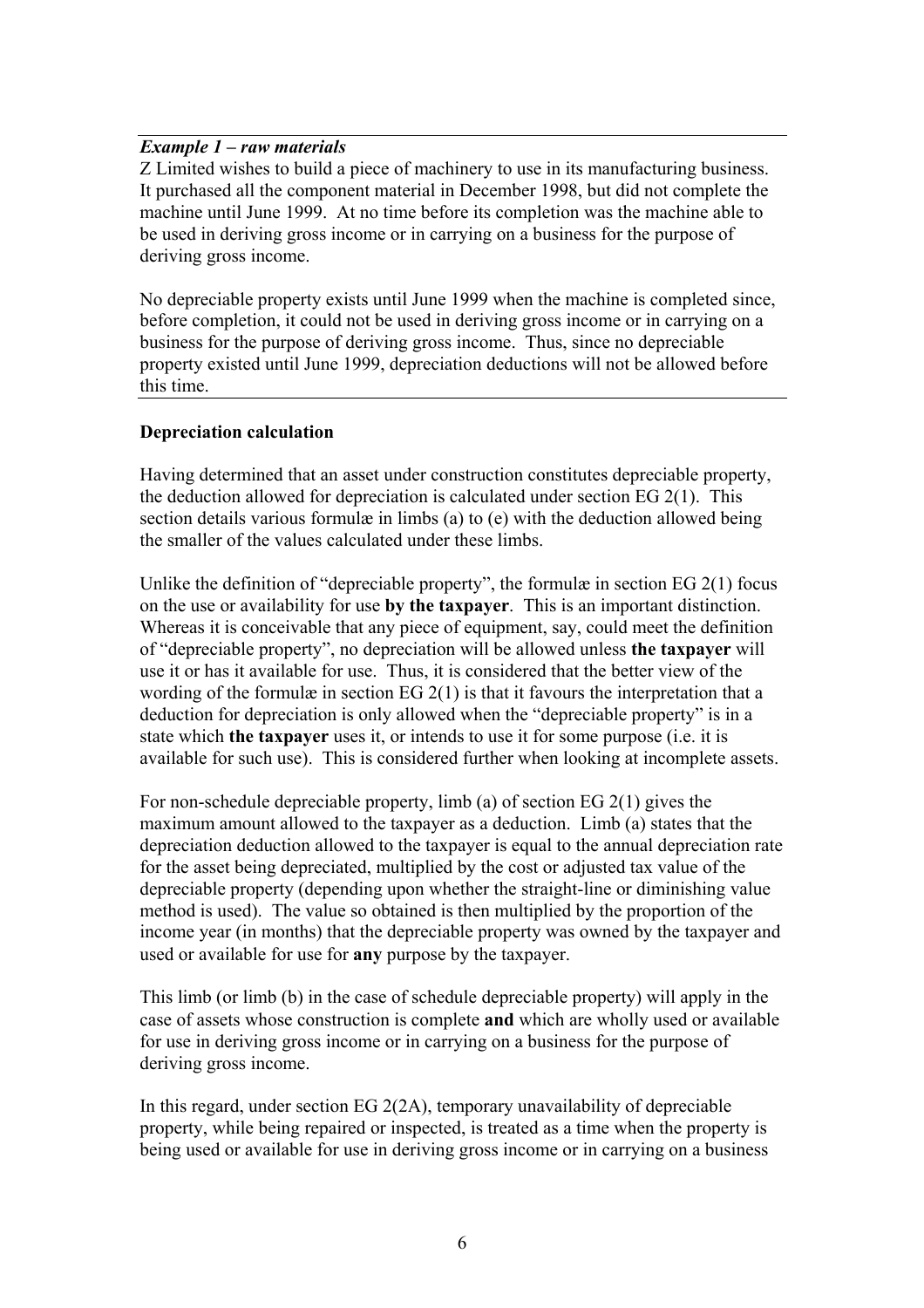for the purpose of deriving gross income, provided that immediately before this time the depreciable property was so used or available for use.

It follows that, given that the repair of assets will often be delayed until appropriate personnel are available to repair it, the legislative intent of section EG 2(2A) is that the provision would also apply when a damaged asset is awaiting repair, provided that immediately before the time the asset was damaged it was used or available for use in deriving gross income or in carrying on a business for the purpose of deriving gross income. This is because the asset would have been inspected after the damage occurred in order to ascertain the extent of the damage and the repair needed.

However, in the context of section EG 2(2A), the word "repair" does not apply to reconstruction or the like. "Repair", as a revenue concept versus a capital one, has been considered in the courts in the context of allowable deductions for income tax purposes. The better view of the use of the term "repair" in section EG 2(2A) is one that fits with the type of work, the cost of which would be an allowable deduction under section BD 2.

#### *Example 2 – temporary unavailability*

Y Limited has built itself a new \$2 million factory, completing the construction in April 1999. The depreciation rate for the building is 1% per annum. The company did not shift its business into the new factory until July 1999, and in the meantime the factory stood empty. In June 1999, massive flooding caused damage to the empty factory, making it unusable until repairs were carried out at the end of that month. The company wishes to calculate the deduction allowed for depreciation for the income year ended 31 March 2000.

Since the factory was available for use in deriving gross income, or in carrying on a business for the purpose of deriving gross income, immediately before the flood damage occurred, section EG 2(2A) deems the time that it was unavailable while awaiting repair and being repaired as a time when the property was being used or available for use in deriving gross income or in carrying on a business for the purpose of deriving gross income.

Hence, after its completion, the factory was at all times during the income year either used or available for use in deriving gross income or in carrying on a business for the purpose of deriving gross income. Therefore, limb (a) of section EG 2(1) provides for a deduction for depreciation for the year ended 31 March 2000 of:

$$
0.01 \times 2{,}000{,}000 \times \frac{12}{12} = $20{,}000
$$

If the depreciable property is not wholly used or available for use by the taxpayer in deriving gross income or in carrying on a business for the purpose of deriving gross income, and any other use is not subject to fringe benefit tax, limb (e) will generally apply. The two exceptions are motor vehicles subject to section DH 1(3), which will be subject to limb (d), and schedule depreciable property where limb (b) provides the formula for apportionment.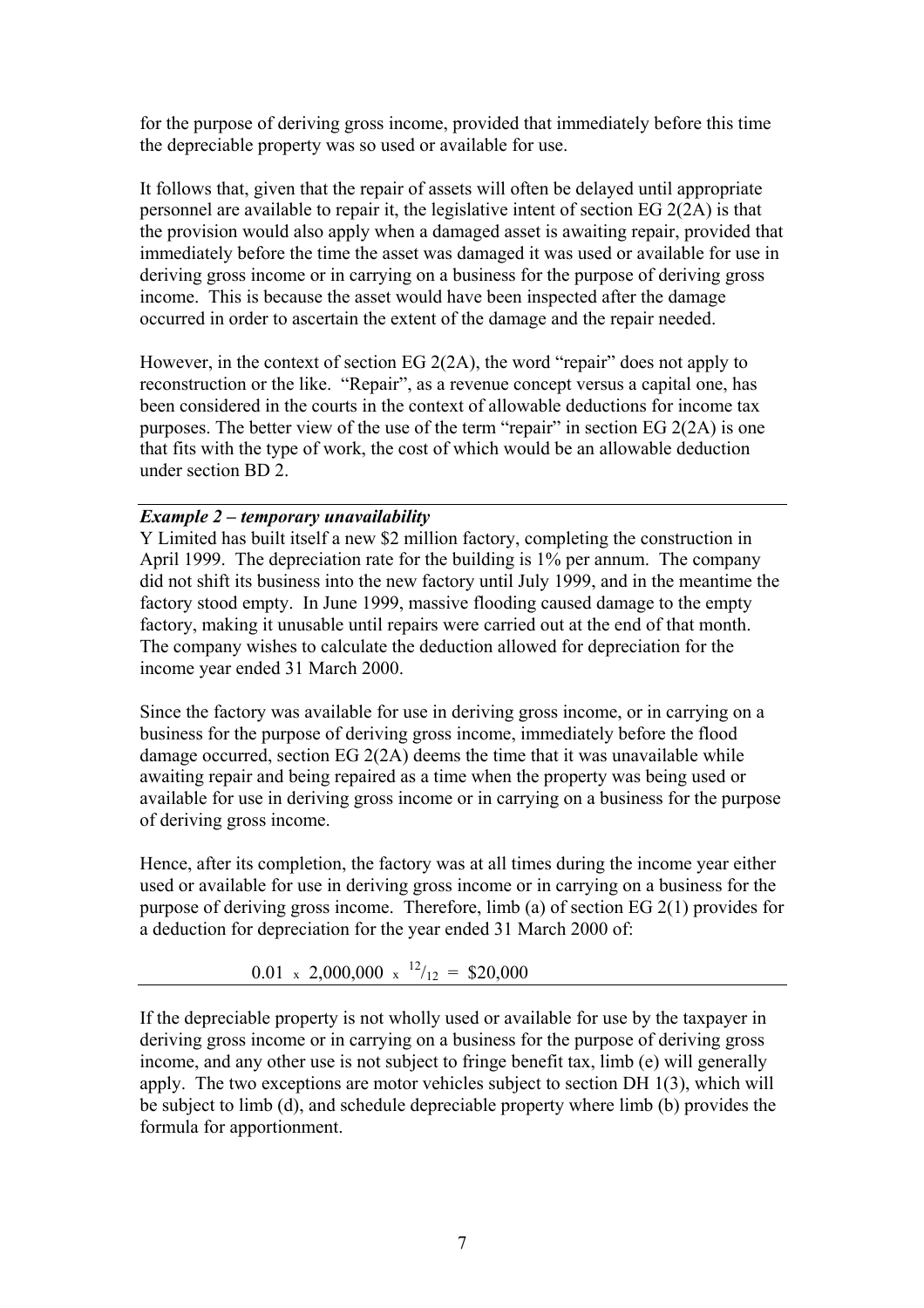Limb (e) limits the deduction allowed for depreciation by apportioning the amount calculated under limb (a). The apportionment is calculated by determining the time, or other appropriate unit of measurement, in which:

- the property is physically used in deriving gross income or in carrying on a business for the purpose of deriving gross income; or
- fringe benefit tax is payable on its use; or
- the property is not physically used for any purpose, but is available for use in deriving gross income or in carrying on a business for the purpose of deriving gross income,

expressed as a fraction of the total time (or other appropriate unit of measurement) that the property is used or available for use for **any** purpose **by the taxpayer**.

Regarding assets under construction, in two situations the asset will not be wholly used for deriving gross income or in carrying on a business for the purpose of deriving gross income:

- the asset is complete, but not wholly used or available for use in deriving gross income or in carrying on a business for the purpose of deriving gross income; or
- the asset is not yet complete, but nevertheless constitutes depreciable property, i.e. a part of the asset is capable of being used in deriving gross income or in carrying on a business for the purpose of deriving gross income.

# *Asset complete but not wholly used or available for use*

If an asset is complete, but is not being wholly used or available for use by the taxpayer in deriving gross income or in carrying on a business for the purpose of deriving gross income, a straightforward application of the formula in limb (e) is required, with the unit of measurement used being dependent upon the type of asset in consideration.

# *Example 3 – completed asset not wholly used for deriving gross income*

X, a sole trader, has built a \$120,000 house for renting out, completing it on 21 June 1999. The depreciation rate for the house is 2% SL per annum. However, although the owner advertised the availability of the house from the time of its completion until the end of September 1999, he was unable to find a tenant. From 1 October 1999, the owner allowed a refugee family to live in it at no cost for a fixed period of seven months (i.e. until 30 April 2000). On 30 April 2000, the refugee family shifted out and a rent-paying tenant shifted in.

The owner wishes to calculate the depreciation deduction allowed for the income year ended 31 March 2000.

As the house was used or available for use from its completion on 21 June 1999, the amount calculated under limb (a) of section EG 2(1), is:

$$
0.02 \times 120,000 \times 10^{1/2} = \$2,000
$$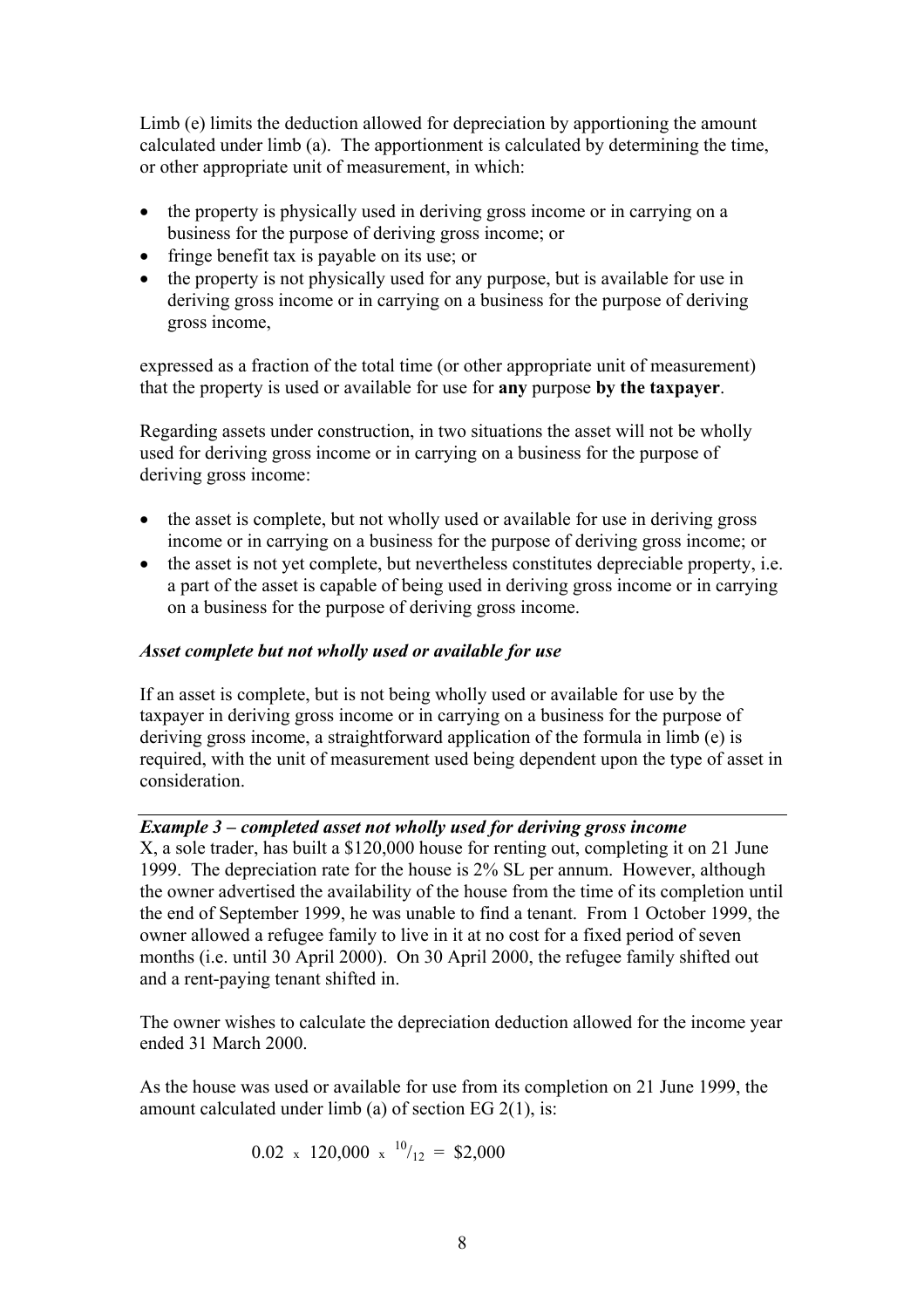While the house was occupied by the refugee family at no cost, it was not used nor available for use by X in deriving gross income or in carrying on a business for the purpose of deriving gross income. Therefore, an apportionment is required under limb (e) of section EG 2(1). The apportionment will be calculated according to the number of days that the house was available for use in deriving gross income (i.e. 22 June 1999 to 30 September 1999, inclusive) expressed as a ratio of the number of days in the income year that it was used or available for use for any purpose (i.e. 22 June 1999 to 31 March 2000, inclusive), giving a deduction of:

2,000 x  $^{101}/_{284}$  = \$711.27

#### *Asset incomplete but a part is capable of use*

An issue arises where an asset's construction is not yet complete, but a part is capable of being used by the taxpayer in deriving gross income or in carrying on a business for the purpose of deriving gross income.

In this situation, as emphasised at the beginning of this discussion on the calculation of depreciation, the use or availability for use of the completed part, which will determine the depreciation deduction allowed, must be that of the taxpayer in question. Because a part of a yet to be completed asset is capable of some use, or could be used by some other person in deriving gross income, does not mean that any deduction is allowed under section EG 2.

Bearing this in mind, in this situation the application of limb (e) is also appropriate, since the incomplete asset cannot be wholly used or available for use in deriving gross income or in carrying on a business for the purpose of deriving gross income (sublimb (i)). However, it is acknowledged that the specific wording of the formula in the limb creates some difficulties in applying it to such a situation.

This can be seen from item "f" of the formula which envisages that the depreciable property will be **wholly** used by the taxpayer but for only **some** of the time, or for only **some** of the distance travelled, etc. In the case of an incomplete asset, but where a part is capable of being used by the taxpayer, it is only that **part** which will be used – the whole cannot be used because it has yet to be completed. However, since the incomplete asset constitutes property owned by the taxpayer that had a cost, and is being used or available for use by the taxpayer in deriving gross income or in carrying on a business for the purpose of deriving gross income, it is considered that in such a situation a court would interpret the wording of the formula broadly in order to allow a depreciation deduction.

Therefore, in order to apply the formula to the case of an asset under construction, where a part is used or available for use by the taxpayer in deriving gross income or in carrying on a business for the purpose of deriving gross income, it is necessary to apportion the depreciation deduction allowed under limb (a) by comparing the completed part to the whole asset to be constructed. While the wording of the formula is not ideal to effect this comparison, it is considered that a court would adopt an apportionment reflecting the cost of that part of the asset that is capable of being used by the taxpayer in deriving gross income or in carrying on a business for this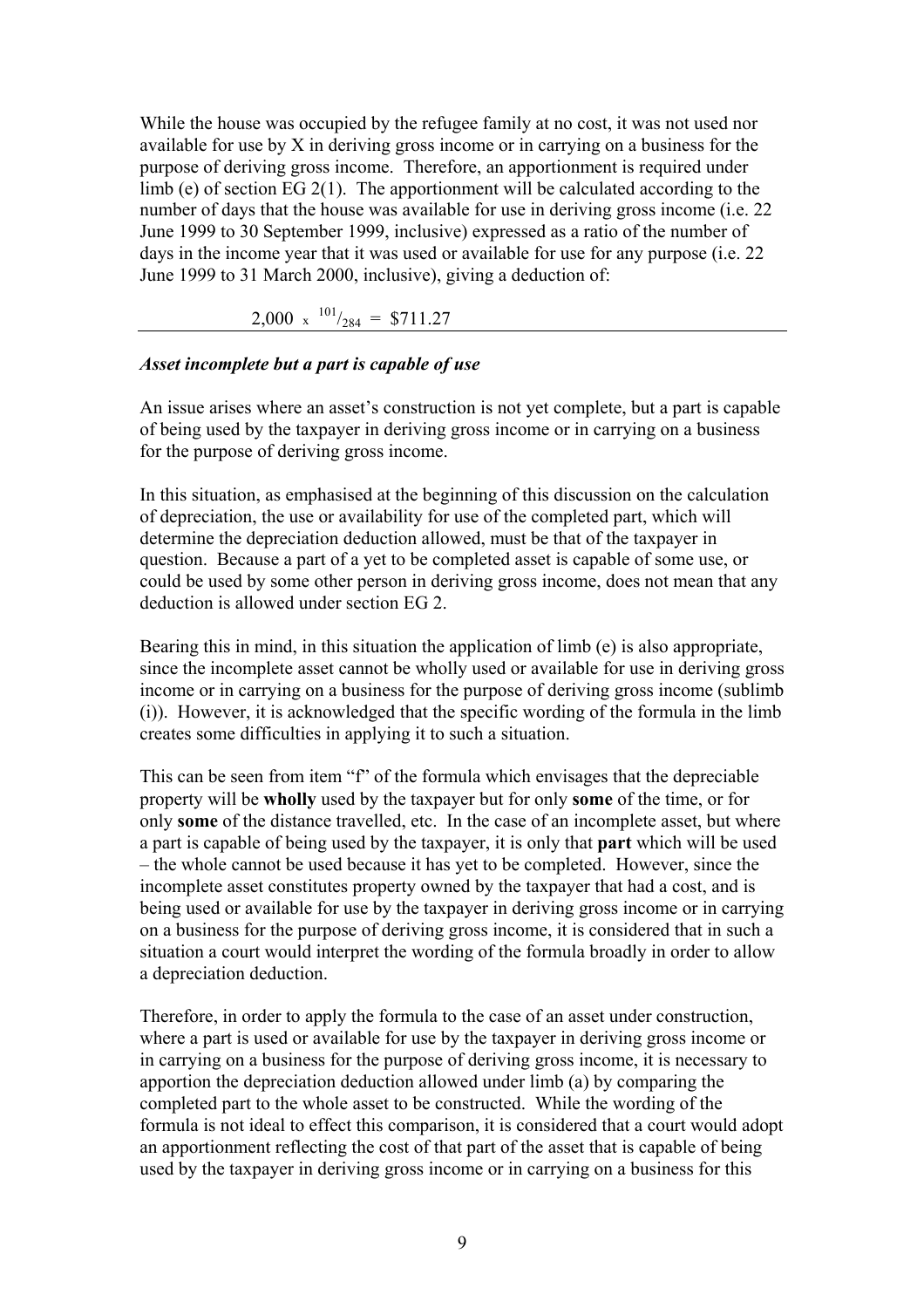purpose (and is not used for another purpose), expressed as a ratio of the cost to date of the asset being constructed.

Such an approach is consistent with the statutory interpretation principles outlined by Lord Donovan in *Mangin v CIR* [1971] NZLR 591 at page 594:

Thirdly, the object of the construction of a statute being to ascertain the will of the Legislature it may be presumed that neither injustice nor absurdity was intended. If therefore a literal interpretation would produce such a result, and the language admits of an interpretation which would avoid it, then such an interpretation may be adopted.

In this regard, the legislative intent of section EG  $2(1)$  was to apportion the deduction for depreciation allowed under limb (a) when depreciable property was not wholly used or available for use by the taxpayer in deriving gross income or in carrying on a business for the purpose of deriving gross income. Except for specific types of property (e.g. schedule depreciable property and motor vehicles), no other limb of section EG 2(1) allows for such an apportionment except for limb (e). Therefore, it is considered that limb (e) was intended by legislature to deal with all other situations where the depreciable property was not wholly used or available for use by the taxpayer in deriving gross income or in carrying on a business for the purpose of deriving gross income. An apportionment by way of a cost comparison gives a fair result that a court would be likely to adopt.

It is acknowledged that this approach requires the costs between the completed part and incomplete parts to be apportioned. In some instances it will be possible to directly attribute certain expenditure to the complete or incomplete parts, as the case may be. For example, wallpapering and carpeting the completed ground floor of a building is directly attributable to that part, whereas a lift servicing the upper floors is directly attributable to those floors and not attributable to a completed ground floor.

In other situations, it is necessary to apportion costs between the complete and incomplete portions. For example, since the foundations of a five-storey building equally support all floors, the cost of the foundations could be apportioned equally across the five floors. Whether certain expenditure should be apportioned equally or not, however, will depend upon the particular facts. For example, where the painting costs of the exterior of a four-storey building need to be apportioned, and the ground floor is twice the height of each of the other floors, an equal apportionment would not be appropriate since twice as much paint and painting time would be needed for the ground floor. In these circumstances, an appropriate apportionment of the expenditure on paint and painting would be  $\frac{2}{5}$  for the ground floor and  $\frac{3}{5}$  for the remainder.

### *Example 4 – incomplete asset partly available for use*

W Limited is building a 10-storey office block to be depreciated at 1% per annum. In July 1999, the bottom floor was completed and available for leasing out as retail space. The space was duly leased in September 1999. The remaining floors were not completed until May 2000, with no part able to be used before that time in deriving gross income or in carrying on a business for the purpose of deriving gross income.